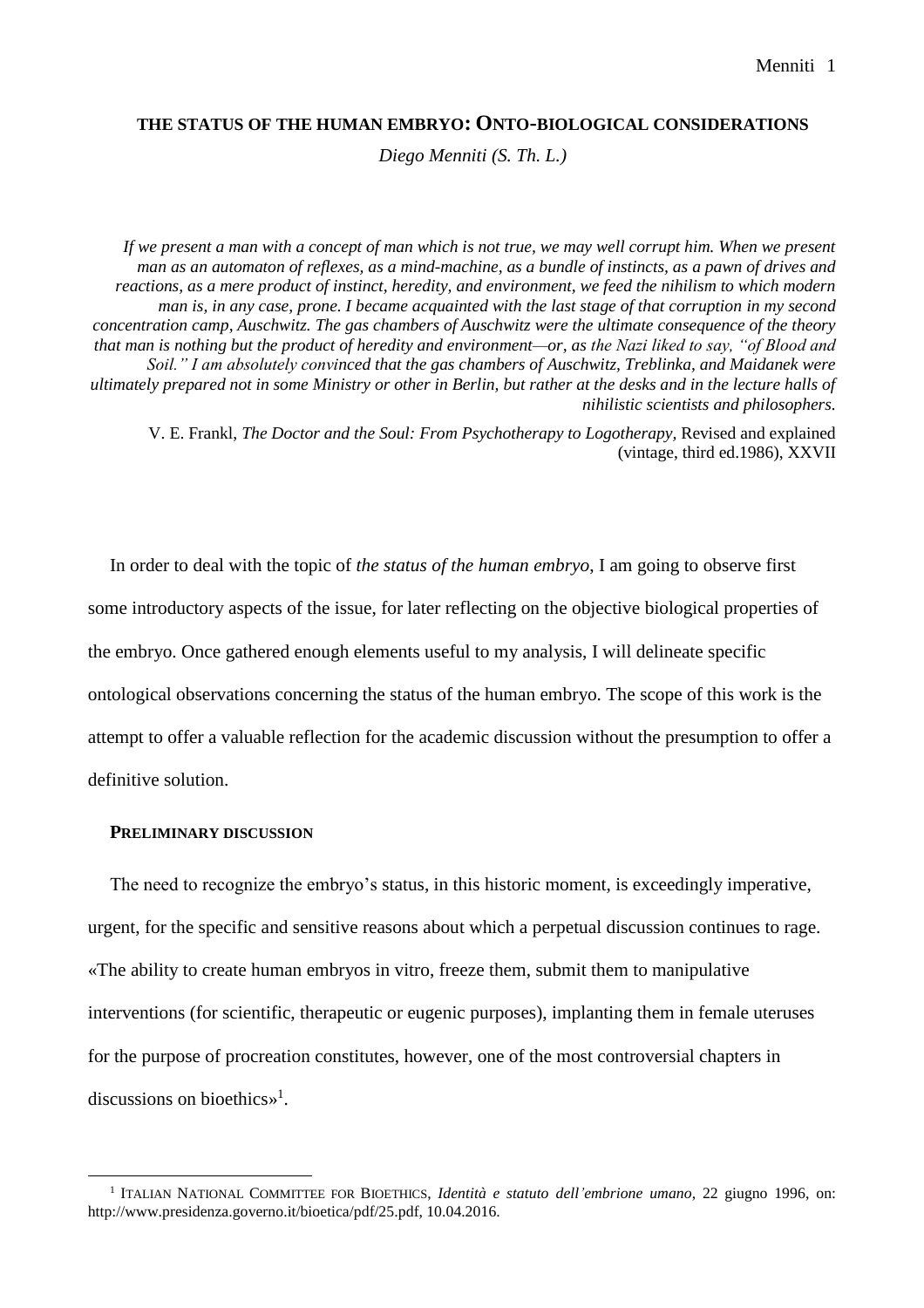Menniti 2

The genesis of the reasons that leads to feeling the weight of responsibility towards this situation is symptomatic, perhaps, of the fact that the universal recognition of the rights and dignity of the person is not so universal after all, indeed, it is only a theoretical notion, latently recognized, and in no way binding. For stating it in the manner of Kant, rights, dignity, and values would become a categorical imperative<sup>2</sup> when they would not be violated or transgressed for any reason or justification.

However, one can say that the problem of status of the human embryo is, in fact, caused by many converging issues, partly interdependent on each other, but which all have, finally, one underlying element: the obvious lack of an immutable principle to orientate towards, all together and without exception, or opt out. Unfortunately, there is not a common sentiment, at least at present, about nature, moral law or ethics; that is why I felt it was opportune to speak of "the problem of the status of the human embryo."

<sup>2</sup> «Kant distinguishes between hypothetical imperative and categorical imperative: while the hypothetical imperative commands, in fact, an action in view of an extrinsic and conditioned end to it, with respect to the fact that we want that end or not; instead, categorical imperative controls an action unconditionally, "as necessary in itself, outside every relationship for a different aim, namely as objectively necessary". The categorical imperative - that is the law of duty – therefore does not impose this or that action, it does not have a specific content; it determines the will *a priori,* by prescribing the manner, the form of our action, the regulation of the desire. This rule is that man obeys the requirements of reason. Acting according to reason is therefore the fundamental moral rule; and since reason is universality, the moral action puts us in a sphere of rationality and universality in which all rational spirits are found. The moral norm therefore controls, first, that our action can be – in that it is rational – universal. Where there is only one categorical imperative or the fundamental law of practical reason: "act in accordance with the maximum that, at the same time, you can want it to become a universal law" (where "the maximum" is the subjective principle of the action, while the "Law" is the objective principle, valid for every rational being). There may be two other formulations of the same categorical imperative: "act as if the maximum of your action should be elevated by your desire to the universal law of nature"; man promotes, as a rational being, a moral Kingdom, the Kingdom of purposes, of freedom. Still more, a third formulation: "act so as to treat humanity, both in your person or in that of every other, always, as an end, never only as a means"; man can never reduce another man to an instrument, but this must be the purpose of the action of each of us, for the ends of good actions. Moral law therefore constitutes the reason that determines the will: not according to the subject, the content, but as a principle or form. If the content were to determine the will, this would always be particular, and the will would be subject to an empirical condition (the connection between the representation determining the will and the feelings of pleasure and displeasure). To be truly universal the reason that determines the will must be purely moral and requires obedience to reason as the principle of universal law (the duty for the duty)», F. ADORNO – T. GREGORY – V. VERRA, *Storia della filosofia*, Edizioni Laterza, Bari 1975, 472-473.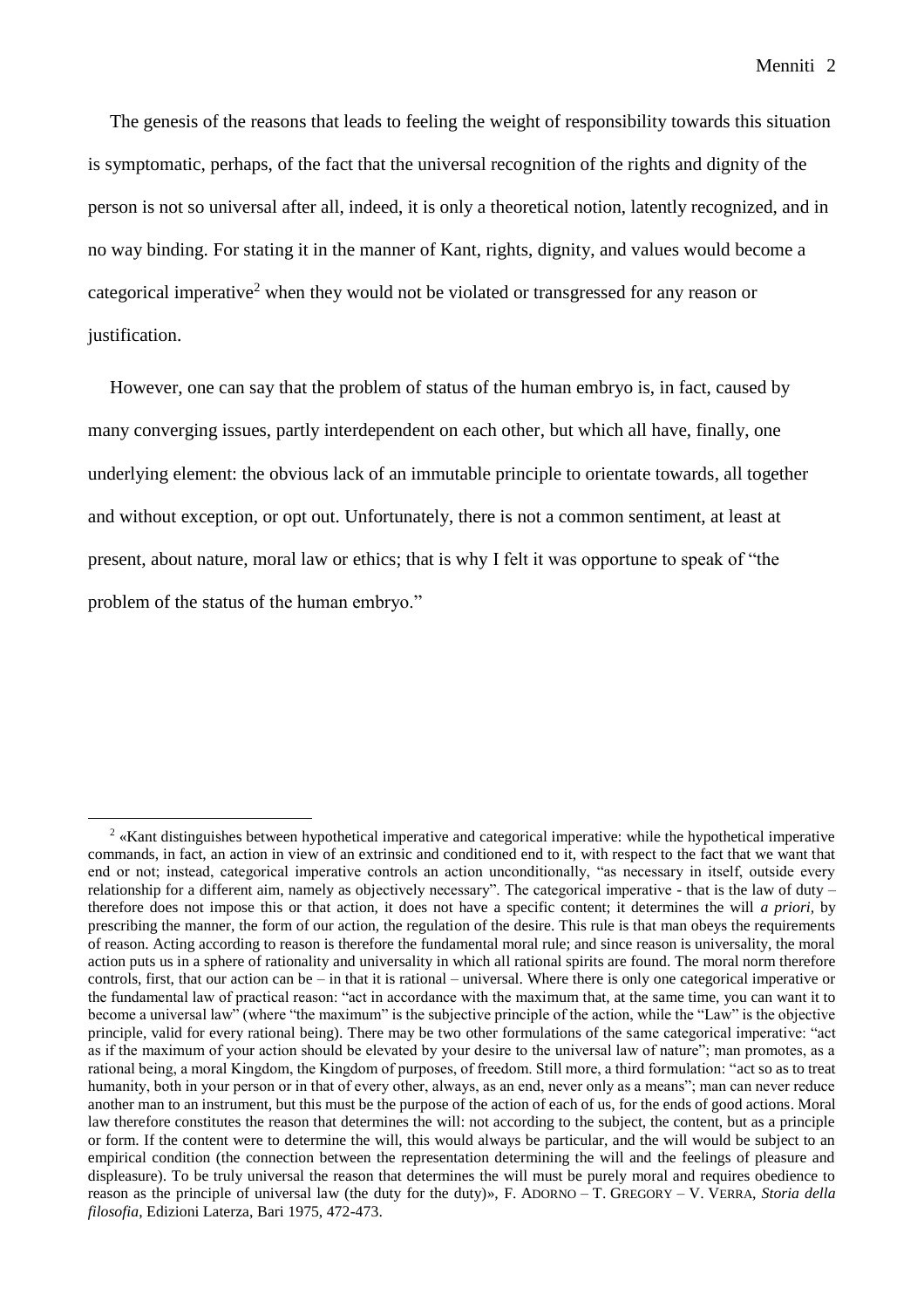With some perplexities, I recognize that numerous orientations exist regarding the embryo, which appear not to have any points in common<sup>3</sup>, and are even, in some cases, rather in contrast to each other<sup>4</sup>.

In this regard, Carlo Casini, in his article, asks the following questions: «Is the unborn a human being or not? If he is a human being, is he or is he not a child; and if he is a child, is he or is he not a child to be born? The positive response, scientifically and legally founded, is the keystone»<sup>5</sup>. Whether the response is positive, as Casini maintains, or negative, as others uphold, I could not say at this time. However, I am aware of the fact that around this question there is much confusion and a great deal of relativism.

#### **BIOLOGICAL ANALYSIS**

 $\overline{a}$ 

The Center for Bioethics at the *Catholic University of the Sacred Heart* in Rome has already expressed itself on the topic in the past. In its document, it has searched for what could be objective data, recognized as such by all, which could contribute to a common approach toward the recognition of a status of the embryo. According to the document drafted by the Center, the embryo has three biological characteristics that identify it, effectively without any possibility of misunderstanding, as an individual belonging to the human species, therefore human being<sup>6</sup>. The three characteristics are Coordination, Continuity, and Graduality.

<sup>3</sup> Cfr G. CICCHESE, «Il "problema uomo" tra filosofia e biologia», in G. CICCHESE – A. PETTOROSSI – S. CRESPI REGHIZZI – V. SENNI (edd.), *Scienze informatiche e biologiche. Epistemologia e ontologia*, Città Nuova, Roma 2011, 297- 306.

<sup>4</sup> Cfr P. SINGER, *Ética prática*, Akal, Madrid 2009, 155-160.

<sup>5</sup> C. CASINI, «Ma sono già orfani quegli embrioni congelati», *Avvenire*, 6 marzo 2015, 20.

<sup>&</sup>lt;sup>6</sup> «I- Coordination. In the whole process, from the formation of the zygote onwards, there is a series of molecular and cellular activities, guided by the information contained in the genome, and under the control of signals originating from the interactions, that multiply incessantly at every level, within the embryo itself, and between it and its environment. Precisely from this guide and from this control derives the strictly coordinated expression of thousands of structural genes, which involves and confers a close unity to the organism that is developing in space and time. II - Continuity. The "new life cycle" which begins with fertilization proceeds - if the required conditions are met - without interruption. The single events, for example, cellular reproduction, cellular determination, tissue differentiation and the formation of organs, obviously take place successively. Yet the process itself of the formation of the organism is continuous. It is always the same individual who is acquiring his definitive form. Should this process be interrupted, at any time, the "death" of the individual would occur. III – Graduality. Intrinsic to the process of the formation of a multicellular organism is the law that it acquires its final form through its passage from simple, to more complex forms. This law of the gradual acquisition of the final shape implies that the embryo,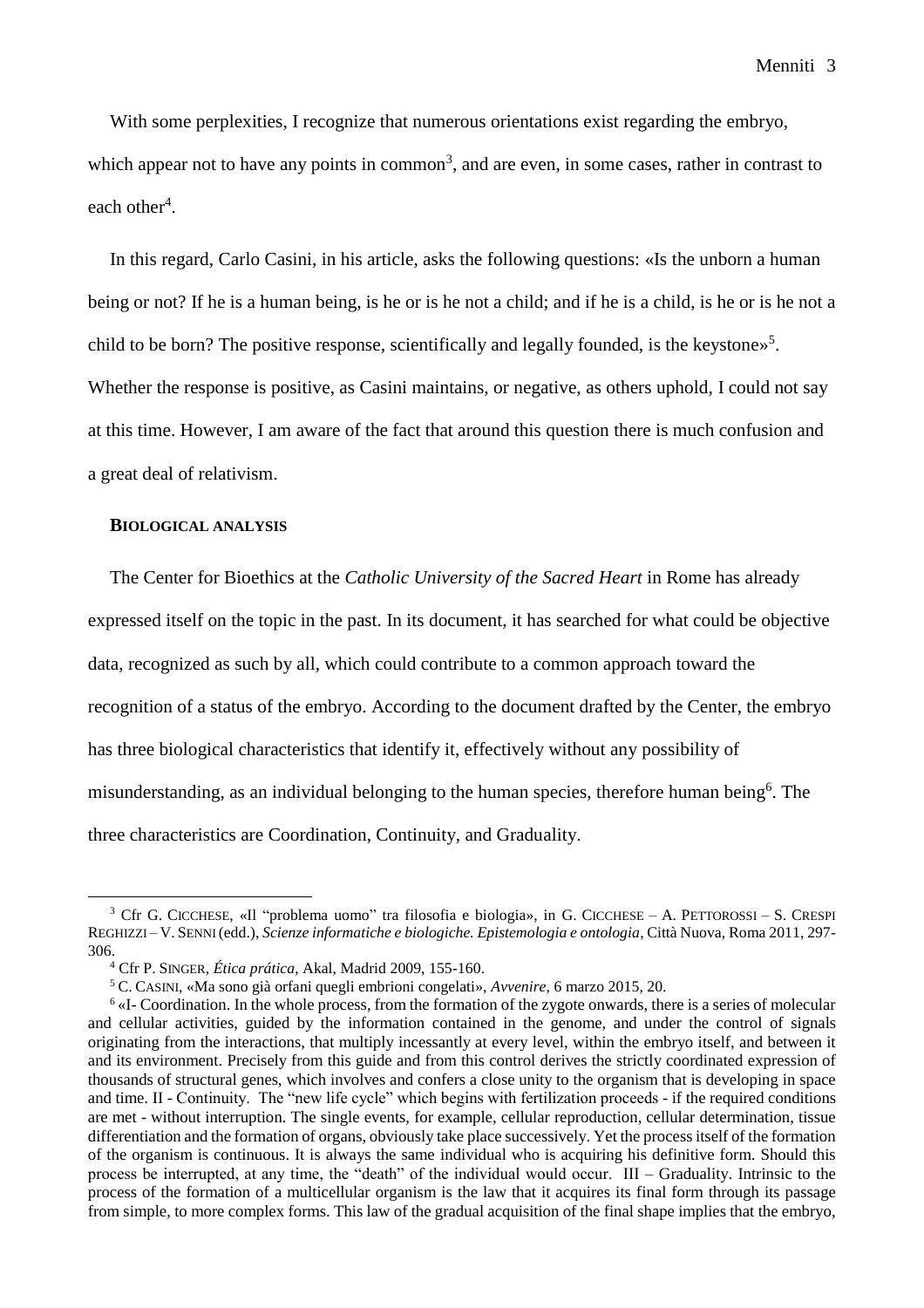Those three native skills are perpetually present within the human person and never vanish or change<sup>7</sup>. Indeed, even after birth the human being continue on developing coordinated, without interruptions and gradually.

While, for pure observational reasons biologists are inclined to give nomenclatures and distinguishing moments in categories for facilitating their observations, it is fair to say that there is not a very new and extraordinary event that mutate our comprehension of the embryo. To be more specific, morula, blastocyst, zygote, embryo, are specific names given to segments of bigger coordinated, continuous, and gradual process. Each moment it is not *ex nihilo* and self-referential, dethatched by what was previously and what is coming later.

Before the male gamete fertilizes the female gamete<sup>8</sup>, there is not any process presenting those three specific characteristics that could generate by itself a human being<sup>9</sup>. The very moment in which something totally new starts is the fertilization. Those considerations are the essence of reproduction and are valuable for every living species with a sexual reproduction.

Despite the fact that those data investigated and reported by the Center are objectively and undeniably biological, not philosophical, and can therefore be accepted even by those who do not

from the state of a cell onwards, permanently maintains its own identity and individuality throughout the entire process». CENTRO DI BIOETICA DELL'UNIVERSITÀ CATTOLICA DEL S. CUORE, «Identità e statuto dell'embrione umano, 22.6.1989», *Medicina e morale*, 39 (1989, 4), 666-667.

 $\frac{7}{1}$  «It appears far more logical to consider the development of the zygote as a whole, even if with an appropriate differentiation of the parts, some of which may well be destined to have a function limited in time, after which they are destined to disappear. We cannot maintain, for example, that deciduous dentition is less human than definitive teeth», SPAGNOLO, *Bioetica nella ricerca e nella prassi medica*, Edizioni Camilliane, Torino 1997, 236.

<sup>&</sup>lt;sup>8</sup> In following, we reconstruct, through citation, the process in which the new genetic heritage is formed by means of the gametes of the Father and of the Mother. «Immediately after the entry of the spermatozoa, the fertilized oocyte, now called zygote, faces two problems. First, it must prevent other sperm cells from fertilizing it, because this would create triploidy (with an extra spermatozoa) or polyploidy (with many more spermatozoa). […] shortly after the nucleus of the sperm has entered the egg the nuclear membrane breaks, and within 2-3 hours the highly condensed chromatin begins to expand with the progressive removal of protamines and their replacement with histones of maternal origin that are present in the cytoplasm of the egg. This de-condensation is actively induced by cytoplasmic factors that were synthesized in the latter stages of the oogenesis, and gradually makes the transcription of the father's genes possible again. […] At this point (about 4-6 hours after fertilisation), both the chromosomes of the egg that those of the sperm are free in the cytoplasm, but do not unite immediately. Instead, they are surrounded by separate nuclear membranes, thus forming the promoters of the zygote. Later, both the male and the feminine pronuclears abandon their peripheral position to begin a slow migration towards the centre, lasting 12-16 hours. During this journey, their haploid chromosomes duplicate the DNA, acquiring the double chromatids which are necessary for mitosis», BARBIERI – CARINCI, *Embriologia*, Casa Editrice Ambrosiana, Milano 2015<sup>3</sup>, 121-123.

<sup>9</sup> Cfr P. L. GUIDUCCI, *Manuale di diritto sanitario*, FancoAngeli, Milano 1999, 673.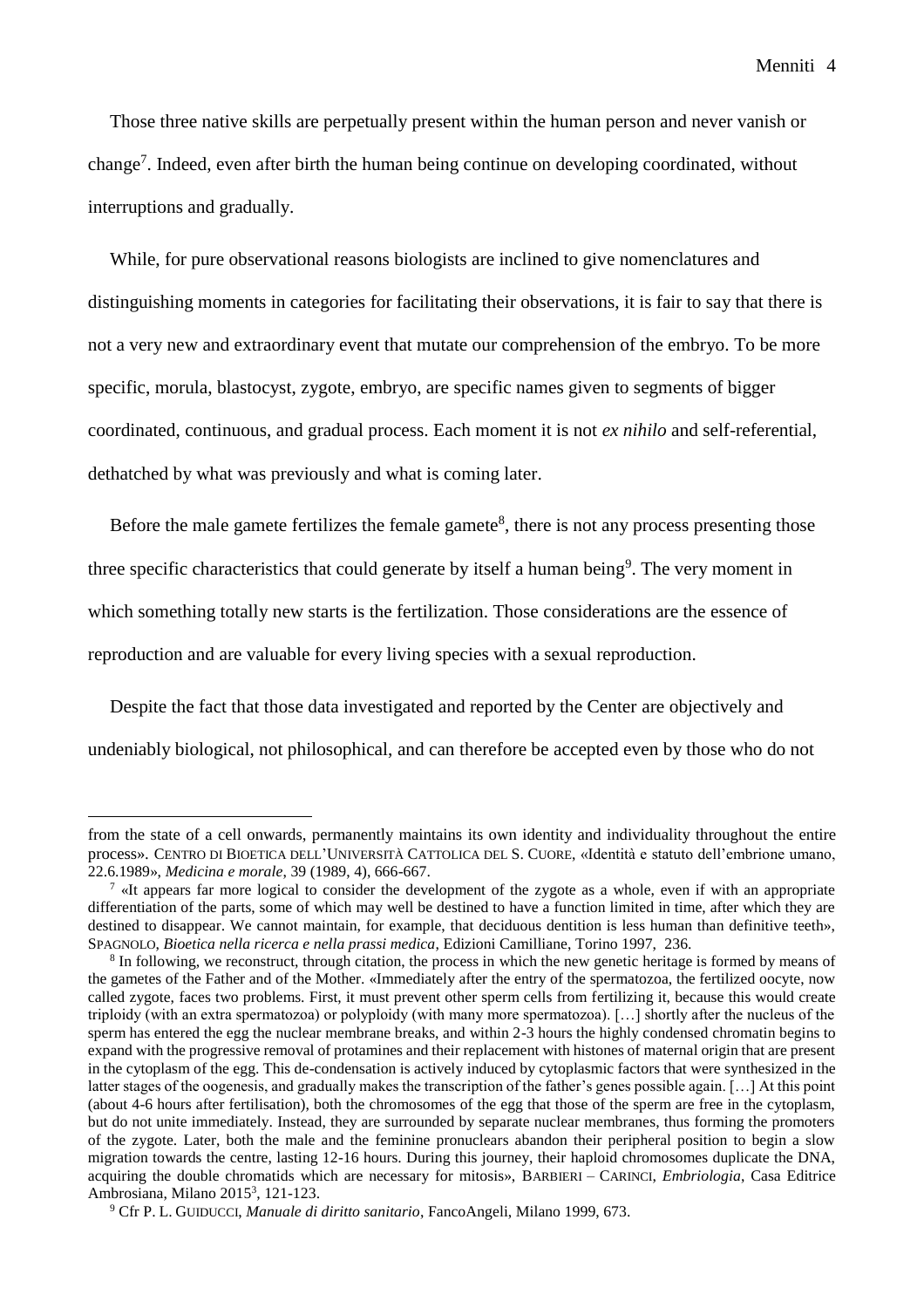believe that ontological existence is particularly significant, there is still skepticism, and the refusal to recognize that the instant of the meeting of the gametes, thus of conception, determines the beginning of a new individual.

However, there is one significant objection for attributing the status of individual to the human embryo because of the phenomenon of twinning. According to this school of thought the sole possibility that the zygote would split itself in two or more and producing twins would be enough sufficient to disprove the embryo as an entity with an individual status<sup>10</sup>. The first consideration to be made related to this objection need a brief preliminary distinction between twinning from multiple zygotes and twinning from a single zygote. While the former can be easily rejected because it is logical to discuss individuality in presence of two already distinct embryos, the latter instead requires a more careful analysis.

Indeed, the premise of the argument is that individuality cannot be even considered because the zygote has the potentiality to divide and generate two or more embryos. Therefore, the logical fallacy of the argument excludes *a priori* the already existing individuality of the zygote that have not yet split. Besides, I believe Gómez-Lobo correctly observes that «potential plurality is not inconsistent with actual unity. Therefore, it would be unwarranted to claim that the hundreds of thousands of human embryos that perhaps could have divided into two surviving embryos, but never did, were not individuals all along $\psi^{11}$ .

It almost seems as if one wants to deny or forget the status of the embryo for convenience when, in fact, «respecting the dignity of man means – in the face of the great progress made by science

 $10 \times$ The reasoning goes like this: an adult is an individual, but no embryo is a single individual because in its early stages it can divide and give rise to twins. It is potentially two (or more) individuals. The alleged conclusion to be drawn is that identity (the relation expressed by the phrase "is the same as") cannot jump the gap that separates the early stages of embryonic development from an adult individual». A. GÓMEZ-LOBO, *Bioethics and the Human Goods: An Introduction to Natural Law Bioethics*, Georgetown University Press (Kindle edition), Washington D.C. 2015, 39.

<sup>11</sup> A. GÓMEZ-LOBO, *Bioethics and the Human Goods: An Introduction to Natural Law Bioethics*, 39.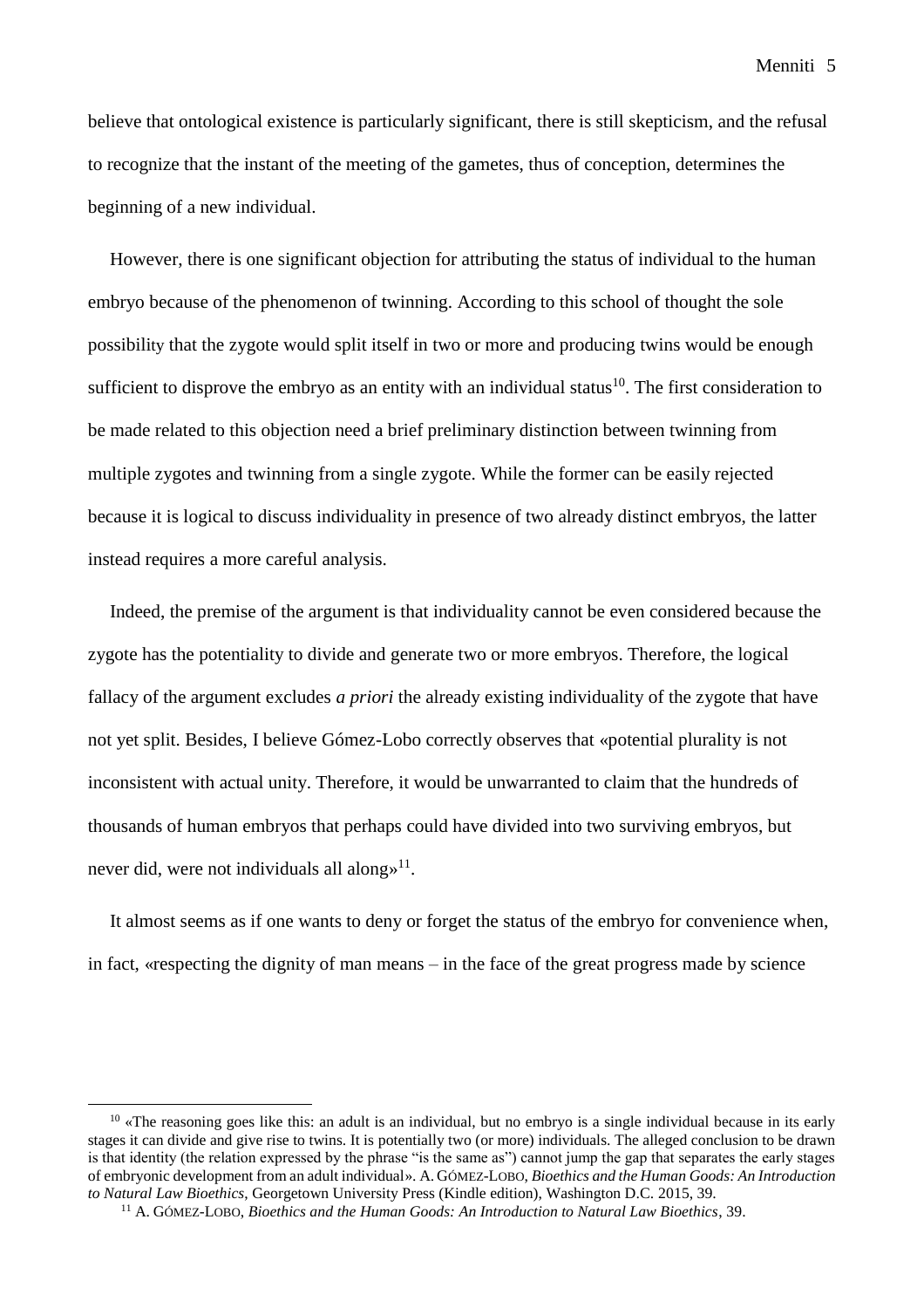and technology - safeguarding his biological nature and his personal identity $\frac{12}{1}$ . The point of the matter is exactly this: who is the embryo?

### **ONTOLOGICAL ANALYSIS**

While on the one hand, some are willing to evaluate the embryo as a human being, there are other more pragmatic thinkers and skeptics who do not recognize a status to the embryo, since they *a priori* do not attribute it to the already formed fetus, suggesting:

«that we grant to the life of the fetus a value not greater than that which we give to the life of a nonhuman animal that has a similar level of rationality, self-knowledge, awareness, sensory capacity etc. Since no fetus is a person, no fetus has the same right to life as a person. […] For now it is enough to say that, while that capacity does not exist, an abortion puts an end to an existence that has no "intrinsic" value $\frac{13}{3}$ .

So ultimately, this is always the source of the problem and the related evaluations. Everyone

relates to human embryos depending on their own way of thinking, not according to what the

embryo is, but on what they think it is.

 $\overline{a}$ 

Indeed, we come to the point of segmenting the biological development process, attributing

different values to each moment even arriving at the point where we do not call it human life<sup>14</sup>.

Many reasons have been given in support of the argument that the embryo has its own status.

Nevertheless, we are always in search of loopholes to deny what the embryo in fact is: human life<sup>15</sup>.

Therefore, is it so necessary that we arrive at the moment of birth to consider it as a human

being? Or is it sufficient to understand that it is a human life from that moment of conception? I

<sup>&</sup>lt;sup>12</sup> M. FUMAGALLI MERAVIGLIA, «Biotecnologie e tutela internazionale della dignità umana», in S. ZANINELLI (ed.), *Scienza, tecnica e rispetto dell'uomo. Il caso delle cellule staminali*, Vita e Pensiero, Milano 2001, 181.

<sup>13</sup> P. SINGER, *Scritti su una vita etica*, Il Saggiatore, Milano 2004, 176.

<sup>14</sup> Cfr SPAGNOLO, *Bioetica nella ricerca e nella prassi medica*, 233-236.

<sup>&</sup>lt;sup>15</sup> «Some people attempt to justify abortion by claiming that the result of conception, at least up to a certain number of days, cannot yet be considered an individual human life. In reality, "from the time that the ovum is fertilized, a life is begun which is neither that of the father nor the mother, but the life of a new human being who develops by himself. It will never become human if it were not human then. This has always been clear, and modern genetic science offers clear confirmation of it. It has demonstrated that from the first instant the programme of what this living being will be is established: a person, an individual person with his characteristic aspects already well determined. The adventure of a human life begins right from fertilization, and the great capacities of each of whom require time to set up and to be ready to act". Even if the presence of a spiritual soul cannot be ascertained by the observation of any experimental data, it is the conclusions of science itself on the human embryo that provide "a valuable indication for rationally discerning a personal presence from this first appearance of a human life: how could a human individual not be a human person?». JOHN PAUL II, encyclical letter *Evangelium Vitae*, 25 march 1995, 60: *AAS* 87 (1995), 468-469.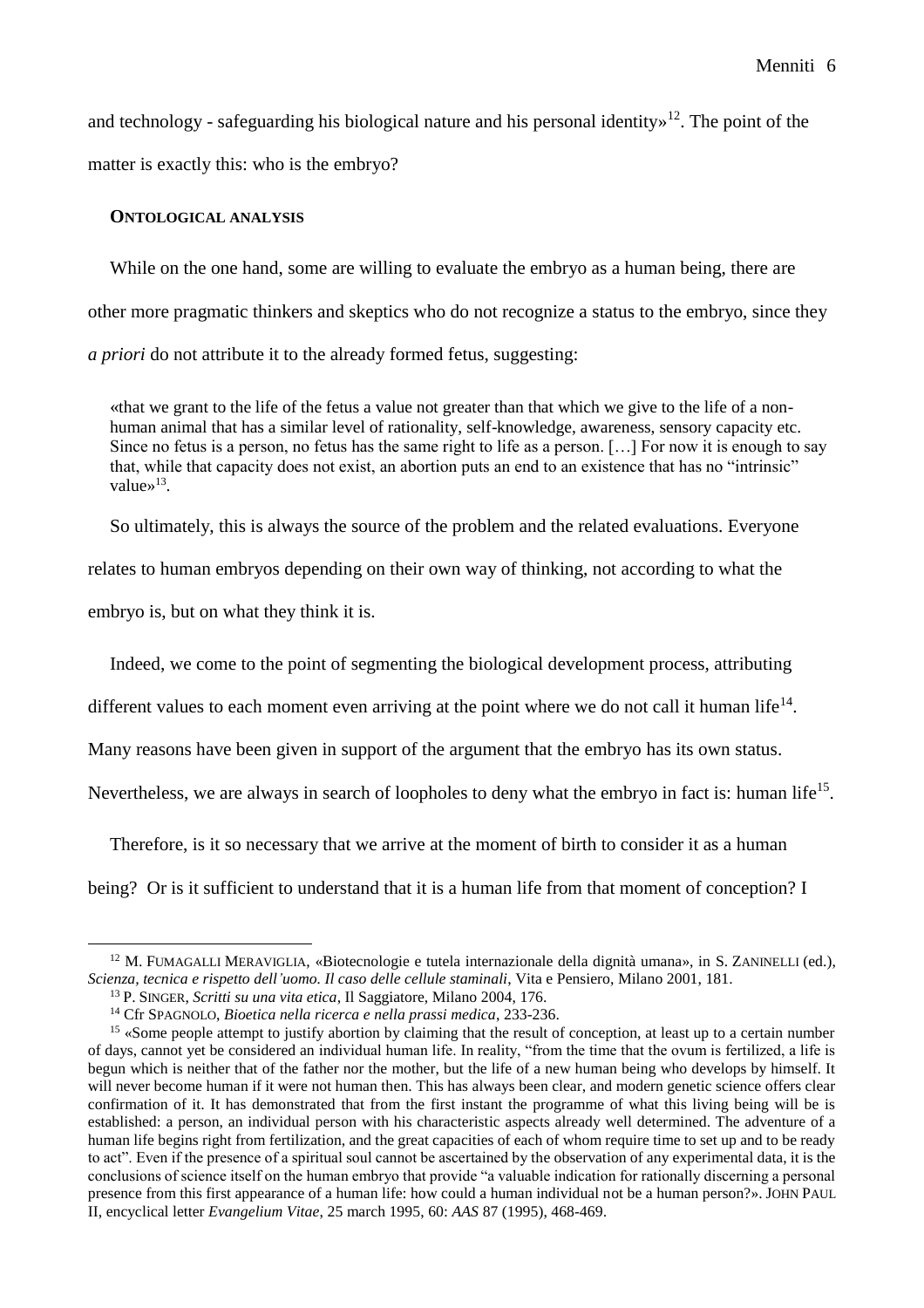Menniti 7

can safely say that one can consider pointless to fragment human development into stages, just to prove its indefinability. On the contrary, as previously mentioned, by analyzing the various stages of development the deriving outcome is to notice that the three characteristics observed by the Bioethics Center of Sacred Heart are the only perpetual presence in human life from its beginning to its end. It is not the temporal moment in which an observation can be made to determine the ontological identity of a person. For example, gather social data by conducting a study over a group of teenagers (14-16 years old) will offer information about how members of the human species behave in a specific environment at certain age, but the same study would not be able to say if they are more or less human than others. It would be fair to derive logically that is not by observing the various moment of growth of an embryo that one can propounding the status of human being. This status has been already given by its very nature.

The fundamental mistake to avoid while reflecting on the status of the human embryo is to deny or derive philosophical truths solely from empirical observations *ipso facto* and *vice versa<sup>16</sup>* . Therefore, debunking ontological articulations by the use of empirical reasoning is profoundly fallacious. Both fields have to cooperate with each other without invading the realm that is not proper to them.

However, many people, as it is understandable, orient themselves as best they can in this delicate debate. Some base their opinion on biology, some on philosophy, others on theology. Some do recognize the individual status of embryo it in part or do not recognize it at all<sup>17</sup>. Instead, I am considering that the approach to the problem does exist precisely within this diverse

<sup>&</sup>lt;sup>16</sup> «[Hume] pointed out that the only reason we think that induction is a good way to proceed about making inferences concerning the world is because it has worked in the past [. . .] Hume was saying that our endorsement of induction is in itself a form of induction: we argue that induction works because it has worked in the past, thereby applying inductive reasoning to justify induction. This, Hume observed, is an instance of circular reasoning, one of the most elementary logical fallacies. Let me put it clearly: Hume's critique amounts to saying that there is no rigorously logical foundation for the entire enterprise of science!». M. PIGLIUCCI, *Answers for Aristotle: How Science and Philosophy Can Lead Us to a More Meaningful Life*. Basic Books (Kindle edition), New York 2012, 1445-46.

<sup>17</sup> Cfr I. NUÑEZ DE CASTRO, *De la dignidad del embrión. Reflexones en torno a la vida humana naciente*, Universidad Pontificia Comillas, Madrid 2008, 1-8.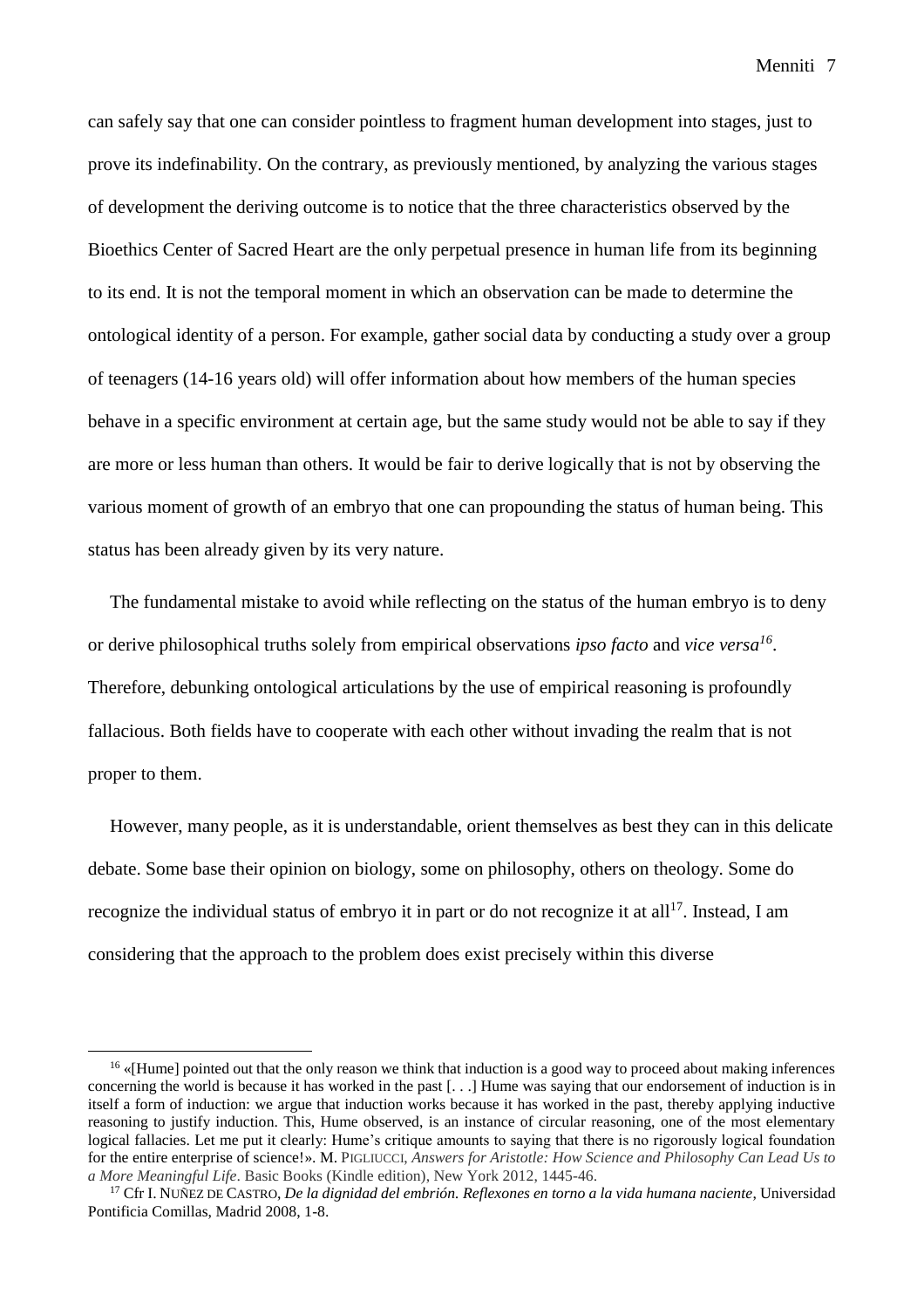Menniti 8

comprehensions and conjectures about the fundamental anthropological account for the human being, in its being already formed or being still at the embryonal stage.

The fact is that there are some who, gathering strength, hide behind their own meddling hegemony in the field of knowledge of empirical science, when everyone knows that not even within the field of research, one can deny the embryo human-being at a systematic level.

«Because no procedure exists that allows us to deduce, from anatomical research on animals or through mathematical formulas, in what way a human egg develops into a human embryo and thus the newborn child […] there is no way to convince us that the story of living beings on this planet has been only that of an evolution. If the development were nothing but evolution, then it would be, as the word stresses unequivocally, a one-way process from the inside outwards, an unfolding and therefore inevitably in constant progress from simple to complicated. There is nothing, however, to demonstrate all this, not even in the ontogenesis»<sup>18</sup>.

As a society, we are witnessing a disconnected series of theoretical approaches driven by ideology rather than well-reasoned arguments<sup>19</sup>. From any perspective, the final accounts on the status of the human embryo find their *raison d'être* either in personal convictions or in one own interest. Bioethics was born from the necessity to establish a dialogue between the scientific, as well as biological, dimensions and human values<sup>20</sup>. However, both the fields appear to be in conflict on issues such as the beginning of life. Fortunately, the contrast seems to be due to a matter of will rather than of substance, and therefore it is mutable and can be resolved.

<sup>18</sup> BLECHSCHMIDT, *Come inizia la vita umana*, Futura, San Benedetto del Toronto (AP) 2019, 11-12.

<sup>19</sup> «For some, as is known, the human embryo/fetus is to be considered, and consequently to be treated, as a "thing", which man can use for his most various own purposes or interests. [...] Some formulate the concept of the potential human person: this is the status of the embryo. [...] it seems to us to be entirely unacceptable to thus define the human embryo: potential is not the being of the human embryo, only its development is potential. After all, in relation to development, potential must be predicated not only for the embryo/fetus, but also for the born human being, indeed for the human being in all his/her subsequent stages of existence: infancy, childhood, adolescence etc. […] Others propose authorizing scientific experimentation on artificial human embryos until 14th day of in-vitro fertilization. As it is well known, this is the position assumed in July 1984 by the Warnock Commission. It is a completely pragmatistic position, which is absolutely without any rational value», D. TETTAMANZI, *Bioetica. Difendere le frontiere della vita*, Piemme, Casale Monferrato (AL) 1996<sup>3</sup>, 237-238.

<sup>20</sup> Cfr SGRECCIA, *Manuale di Bioetica. Vol. I*, Vita & Pensiero, Milano 2007, 3-4.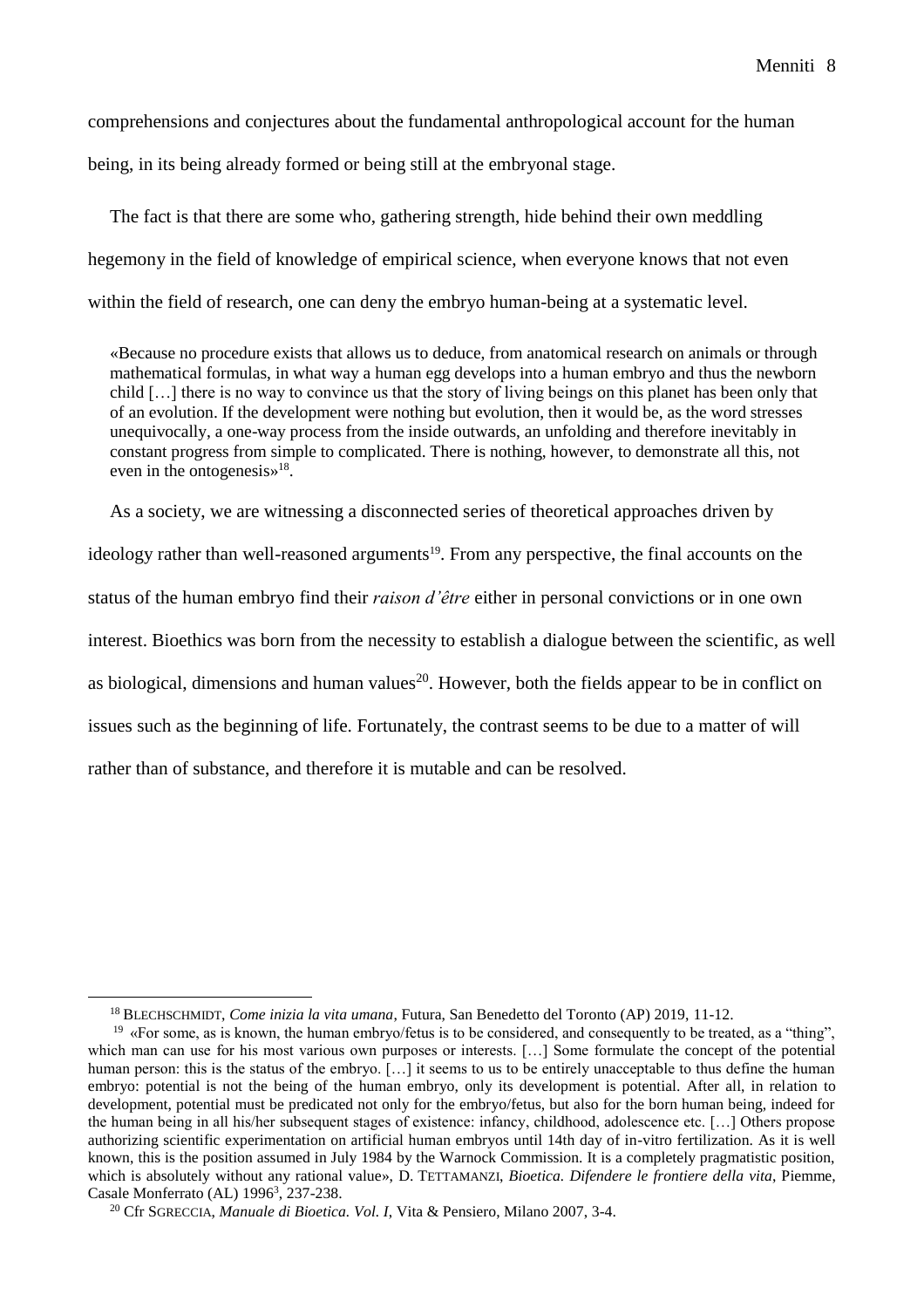A final question then arises spontaneously under the light of what has been considered so far: is there, ultimately, a real theoretical consideration that is capable to define universally the status of human embryo with which most people could agree?<sup>21</sup>

 $21$  Only in a few of these cases, however, has there been a serious evaluation, without any obstacles; even for those who share the same ideas it is somewhat complicated to reach the same conclusions, as D'Agostino affirms in the presentation of the document "Identity and statute of human embryo", of the Italian National Committee for Bioethics (INCB) which argues that, «This unanimity was gained by paying a price: that of recording within the document some differences of opinion that appeared within the INCB on particular, thorny points, the decisions on which proved to be not only impossible but especially inopportune. This does not mean however, despite appearances, that the unanimity achieved by the INCB was not authentic or that it has been somehow split by the additional statements that accompany the document and in which are adequately set out the divergences in evaluation recorded in the main document with the due conciseness». COMITATO NAZIONALE PER LA BIOETICA, *Identità e statuto dell'embrione umano*, on: http://www.presidenza.governo.it/bioetica/pdf/25.pdf, 10.04.2016; For a better understanding of the motivations for which Ethical Committees are created, the contents of their pronouncements and the principal notions of the Italian CNB, we give, in following, some selected information: "In the last decades, progress in the scientific research and technology applied to biology and medicine have notably widened Man's operative potential.[…]The ever more advanced knowledge of the genetic and molecular mechanisms that regulate life in general, and which in the field of Man's congenital illnesses offer potential room for radical therapeutic interventions, but also the possibility of voluntary and transmittable alterations of genetic patrimony, such as genetic tests, gene therapy, staminal cells, has assumed particular importance. Finally, in evaluating the relationship between Man and the world of living things, ethical reflection appears to be of great importance, with possible juridical consequences concerning it regarding not only the production of new species by genetic manipulation, whether they be vegetables or animals, but also concerning the role of 'responsibility' that Man himself must recover, after phases of indiscriminate abuse of nature, [...] These organs, therefore, aim not only to represent a new type of scientific analysis, but also to furnish their Governments, Administrative bodies and national Parliaments elements for evaluating the ethical "values" involved in the choice between one legislative solution or another inspired, however, by supranational documents. Other than any unacceptable "State ethic", the significance of these organs is therefore "maieutic" […] By Decree of the Prime Minister dated the 28th march 1990, Italy also has a national ethics Committee (CNB). […] In past years, the CNB has enlarged its components by successive Decrees of the Prime Minister (PM's decree of the 10th July 1991; 11th June 1992; 16th December 1994; 23rd March 1999). Recently, the CNB put its works on internet and stipulated an agreement with the Ministry of Education for the drafting of the criteria useful for teaching and spreading bioethics in Secondary Schools (Memorandum of Understanding 6/X/1999), and with the Ministry of Health (Protocol 2 March 2001)», A. BOMPIANI, «Comitato Nazionale per la Bioetica», in S. LEONE – S. PRIVITERA (edd.), *Nuovo Dizionario di Bioetica*, Città Nuova, Roma 2004, 206-209.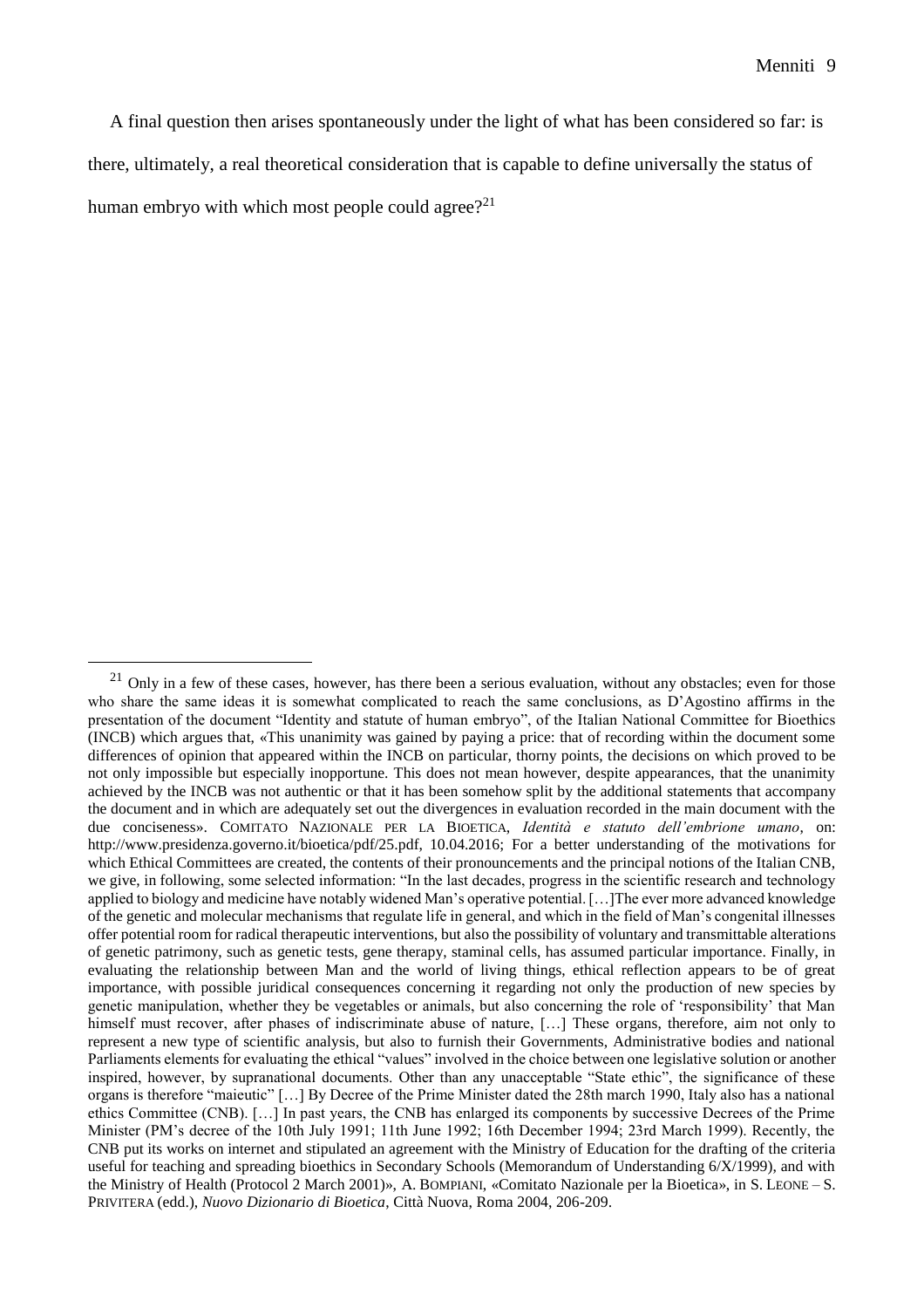## **BIBLIOGRAPHY**

- ADORNO F.– GREGORY T.– VERRA V., *Storia della filosofia*, Edizioni Laterza, Bari 1975.
- BARBIERI M. CARINCI P., *Embriologia*, Casa Editrice Ambrosiana, Milano 2015.
- BLECHSCHMIDT E., *Come inizia la vita umana. Dall'uovo all'embrione*, Futura, San Benedetto del Toronto (AP) 2009.
- BOMPIANI A., «Comitato Nazionale per la Bioetica», in S. LEONE S. PRIVITERA (edd.), *Nuovo Dizionario di Bioetica*, Città Nuova, Roma 2004.
- CASINI C., «Ma sono già orfani quegli embrioni congelati», Avvenire, 6 marzo 2015.
- CENTRO DI BIOETICA DELL'UNIVERSITÀ CATTOLICA DEL S. CUORE, «Identità e statuto dell'embrione umano, 22.6.1989», Medicina e morale, 39 (1989, 4).
- CICCHESE G., «Il "problema uomo" tra filosofia e biologia», in G. CICCHESE A. PETTOROSSI S. CRESPI REGHIZZI – V. SENNI (edd.), *Scienze informatiche e biologiche. Epistemologia e ontologia*, Città Nuova, Roma 2011.
- FUMAGALLI MERAVIGLIA M., «Biotecnologie e tutela internazionale della dignità umana», in S. ZANINELLI (ed.), *Scienza, tecnica e rispetto dell'uomo. Il caso delle cellule staminali*, Vita e Pensiero, Milano 2001
- GÓMEZ-LOBO A., *Bioethics and the Human Goods: An Introduction to Natural Law Bioethics*, Georgetown University Press (Kindle edition), Washington D.C. 2015.
- GUIDUCCI P. L., *Manuale di diritto sanitario*, FancoAngeli, Milano 1999.
- ITALIAN NATIONAL COMMITTEE FOR BIOETHICS, *Identità e statuto dell'embrione umano*, 22 giugno 1996, on: http://www.presidenza.governo.it/bioetica/pdf/25.pdf, 10.04.2016.
- JOHN PAUL II, encyclical letter *Evangelium Vitae*, 25 march 1995, 60: *Acta Apostolicae Saedis* 87 (1995).
- NUÑEZ DE CASTRO I., *De la dignidad del embrión. Reflexones en torno a la vida humana naciente*, Universidad Pontificia Comillas, Madrid 2008.
- PIGLIUCCI M., *Answers for Aristotle: How Science and Philosophy Can Lead Us to a More Meaningful Life*. Basic Books (Kindle edition), New York 2012.
- SGRECCIA E., *Manuale di bioetica. Vol. I*, Vita e Pensiero, Milano 2007.
- SINGER P., *Ética prática*, Akal, Madrid 2009.
- SINGER P., *Scritti su una vita etica*, Il Saggiatore, Milano 2004.
- SPAGNOLO A. G., *Bioetica nella ricerca e nella prassi medica*, Edizioni Camilliane, Torino 1997.